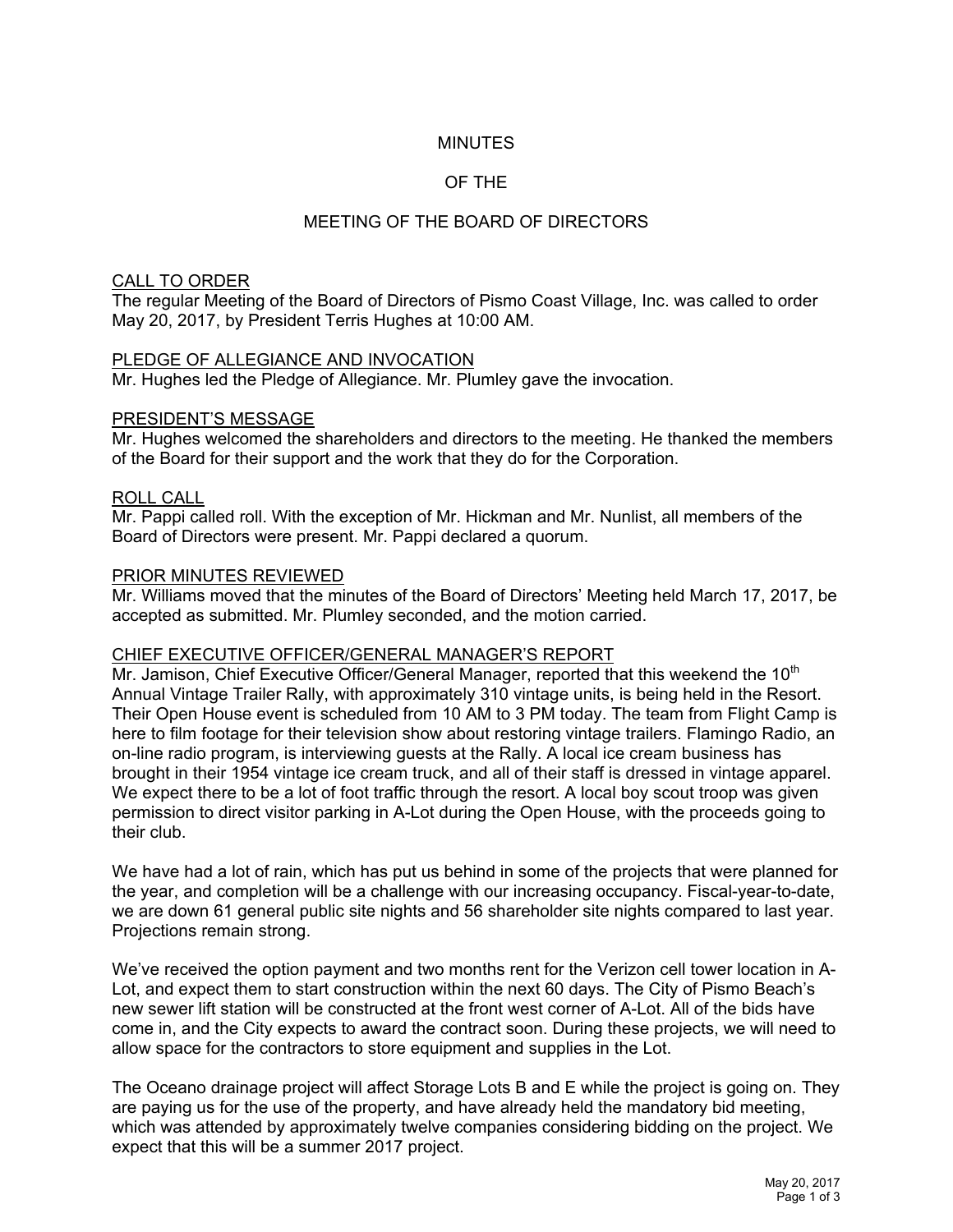The storm water control plan for the new RV Shop location in Oceano was accepted by the County. However, the County is requiring changes for some flood elevations, which our engineers are revising. Public Works supports the waiving of the curbs, gutters and sidewalks along 21<sup>st</sup> Street, but they are requiring them on Nipomo Street. We are hoping to have more information soon so that we can move forward with the project.

The renovation of the basketball court into a sport court is progressing. A new retaining wall was put in, which allowed the parking area to be moved, allowing three to eight feet more passing space along the street. New fencing was added. In June, a contractor will come to do the resurfacing of the multi-use court for basketball and pickleball.

A change was made to the television system and we have converted from DirecTV to Dish TV. The changeover resulted in a considerable reduction in the amount of equipment that is needed. The new system went live a few weeks ago. There have been some issues with a blade that had to be replaced, and with the channels not matching our published program schedule. He apologized to those that have older televisions, because there have been some compatibility issues with getting the new system to work on the older equipment.

The City of Pismo Beach's pier reconstruction project is underway. Pismo Preserve has started to have private tours and will have a shuttle bus to take visitors to the Preserve.

Mr. Jamison expressed his appreciation for the cards, flowers, and donations to the scholarship fund made in memory of his mother-in-law who passed away recently.

# EXECUTIVE AND PERSONNEL & COMPENSATION/BENEFITS COMMITTEE REPORT

Mr. Nelson, Chair of the Personnel and Compensation/Benefits Committee, reported that there was a joint meeting held yesterday. With the exception of Mr. Nunlist and Mr. Pappi, all committee members were present. Mr. Jamison also attended the meeting. At that meeting, he gave the committees an update on the resort. The Committee reviewed and approved the annual review proposals for two of Mr. Jamison's direct report employees. Also discussed was the Company's 401(K) Plan, and Mr. Jamison updated the committees on the progress of the 401(K) administrator search. The Committee will have a recommendation to present to the Board during Closed Session today.

## FINANCE COMMITTEE REPORT

Mr. Hardesty, Chair, said that the Finance Committee met this morning. The Committee reviewed the financial statement for April 2017 and variances, and found nothing out of the ordinary. The balance sheet looks good. The capital projects were reviewed, as well as the first drafts of the operating and capital expenditure budgets for fiscal year 2017/2018. The Finance Committee will present a motion during Closed Session.

## OPERATIONS COMMITTEE REPORT

Mr. Plumley, Chair, said that the Operations Committee met this morning. All committee members were present with the exception of Mr. Nunlist. The Committee reviewed the draft of the 2018 Shareholder Information Manual/Calendar. The Committee also discussed the trash enclosures in the Resort, and will continue discussion on this topic at a future meeting.